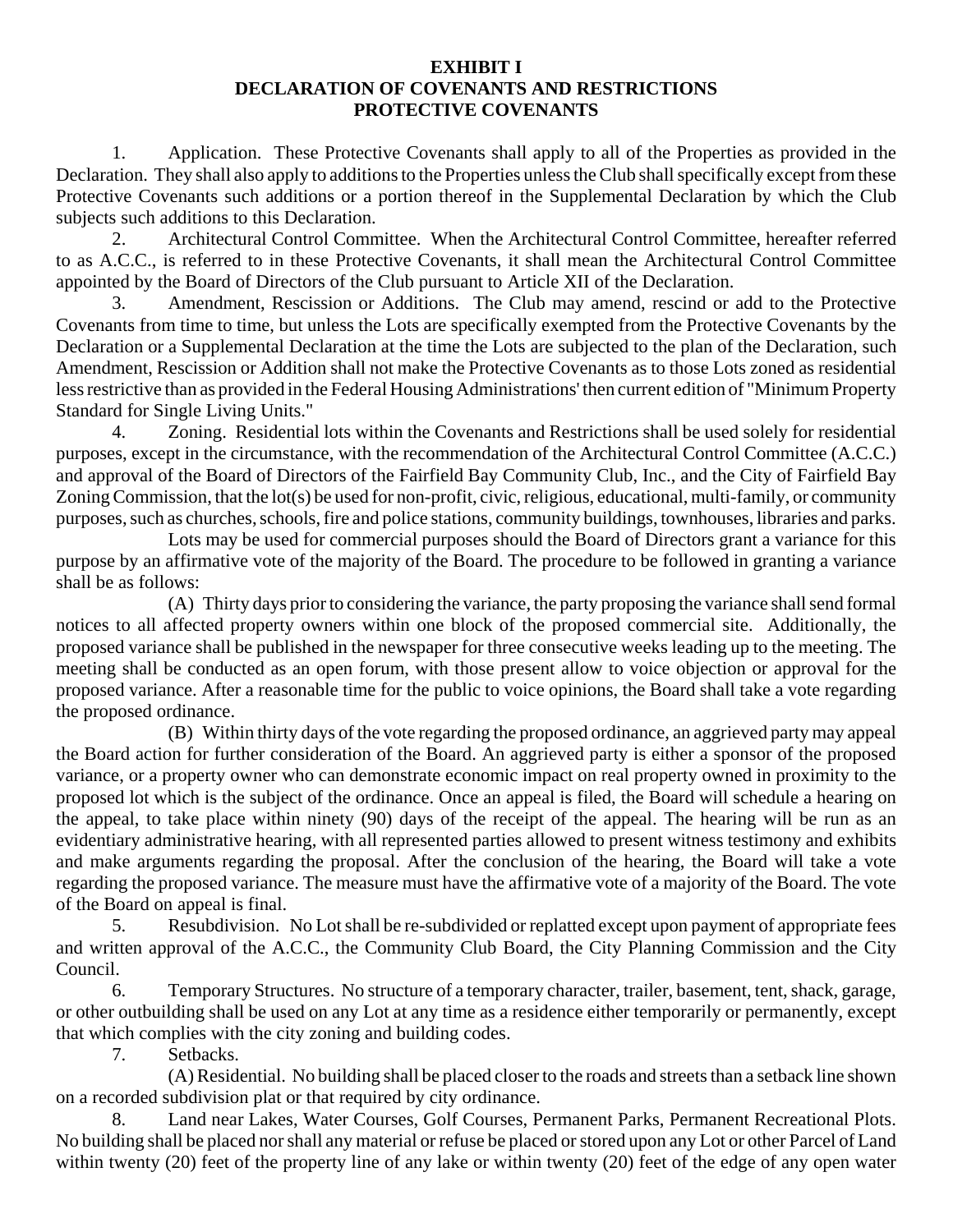course, or within twenty (20) feet of the property line of any golf course, permanent park or permanent recreational plot. Clean fill may be placed nearer to the property line of a lake or the edge of an open water course in the event the written permission of the A.C.C. is first obtained. On Greers Ferry Lake, the Corps of Engineers is the only authority to permit boat docks or boat houses. The decision of the A.C.C. as to the permission aforesaid shall be subject to appeal process as contained in the Covenants and Restrictions.

9. Time for Completion of Buildings. Commercial structures, Single Family Attached structures, and Multifamily structures shall be completed according to plans and specification both as to exterior and interior within such time as shall be fixed by the A.C.C. when the plans and specifications for the particular structure are approved by the A.C.C. The following shall apply to the construction of a Single Family Detached structure as well garage and outbuildings permitted:

(A) The exterior of any Single Family Detached structure, garage, or outbuildings permitted shall be erected upon or moved upon any Lot of the Properties covered by these Protective Covenants shall be entirely completed and finished within twelve (12) months of the date of the start of construction.

(B) The interior of any Single Family Detached structure, garage or outbuildings permitted, which shall be erected upon or moved upon a Lot of the Properties covered by these Protective Covenants shall be completely finished within a reasonable time following the start of construction.

10. Sewage Disposal. No privately-owned sewage disposal system shall be permitted upon any Lot or Parcel of Land of the Properties covered by these Protective Covenants unless such system is designed, located and constructed in accordance with the requirements, standards and recommendations of the State Health Department and approved by the Club's Wastewater Department.

11. Water Supply. No privately-owned water system shall be permitted upon any Lot or Parcel of Land of the Properties covered by these Protective Covenants unless such water supply is approved by the A.C.C..

12. Easements. Easements for installation and maintenance of utilities and drainage facilities are reserved in the Declaration and will be reserved in any supplemental Declaration and may also be reserved as indicated upon any recorded subdivision plat of the Properties. Within these easements, no structure, planting or other material shall be placed or permitted to remain which may damage or interfere with the installation and maintenance of utilities, or which may change the direction of flow of drainage channels within the easements, or which may obstruct or retard the flow of water through drainage channels within the easements. The easement area of each Lot and all improvements in it shall be maintained continuously by the Owner of the Lot, except for those improvements for which the Club, a public authority or utility company is responsible.

13. Nuisances. No obnoxious or offensive activity shall be carried on upon any Lot or Parcel of Land of the Properties. All outdoor furnaces maintained on Lots shall be approved and permits obtained from A.C.C.

14. Clearance of Empty Lot. On an empty lot, prior to preparation for construction, only underbrush, small trees up to four inches  $(4")$  in diameter and tree limbs up to seven feet  $(7')$  above the ground, may be removed. Dead trees, diseased or damaged trees of any size may be removed at any time by the property owner. If the stump is left, it is to be cut even with and parallel to the ground. All logs, limbs and branches must be removed from the lot. Disposing of logs, limbs and branches on the property of another, without written consent of the owners of such property, is prohibited.

The practice known as "tree-topping" on empty or unimproved lots is prohibited, unless the lot owner or agent (authorized in writing by lot owner) performs the "tree-topping" in accordance with protective covenants.

15. Select Harvest of Timber on Common Areas. The Declaration of Covenants and Restrictions and Protective Covenants shall be interpreted to allow for the select removal of timber on common areas. The Architectural Control Community is authorized to permit, upon application, tree-removal on common property to improve views of natural landmarks of property owners. The applicant must establish that the proposed removal of timber will reasonably improve the aesthetic value of the applicant's property, in order to obtain the approval of the A.C.C. The proposed removal of timber also must not be unreasonably detrimental to affected property owners.

16. Oil, Gas, Mining and Logging Operations. Except as provided herein no oil or gas drilling, oil or gas development operations, oil refining, quarrying, mining or logging operations of any kind shall be permitted upon or in any Lot or Parcel of Land of the Properties, nor shall oil or gas wells, tanks, tunnels, mineral excavations or shafts be permitted upon or in any Lot or Parcel of Land. No derrick or other structure designed for the use of boring for oil or natural gas shall be erected, maintained or permitted upon any Lot or Parcel of Land.